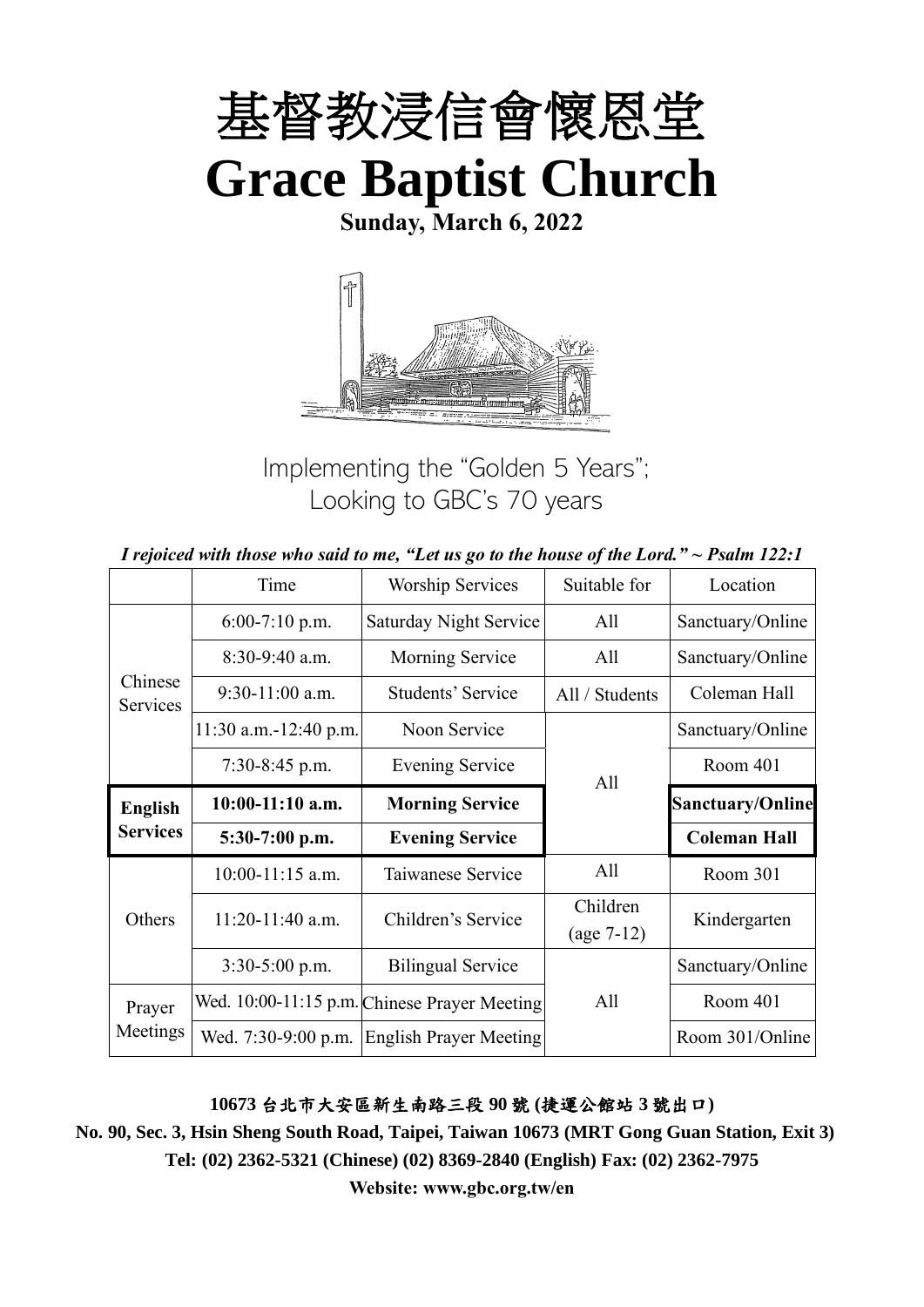|                           |                                                            | <b>Welcome to Grace Baptist Church English Congregation.</b><br>Thank you for choosing to worship with us and celebrate the glory of our Lord.                                                                          |                                                   |
|---------------------------|------------------------------------------------------------|-------------------------------------------------------------------------------------------------------------------------------------------------------------------------------------------------------------------------|---------------------------------------------------|
|                           |                                                            | Morning Worship Service – 10:00 a.m.<br>Sunday, March 6, 2022                                                                                                                                                           |                                                   |
|                           | Prelude                                                    |                                                                                                                                                                                                                         | Joy Kong                                          |
|                           | Greeting/Prayer<br>Worship through Music                   | "No Higher Calling"                                                                                                                                                                                                     | Anne Tan                                          |
|                           | Pastoral Prayer<br>Worship through Music                   | "Worthy of Worship"                                                                                                                                                                                                     | Pastor Nick Brideson<br>Anne Tan                  |
|                           | <b>Offertory Prayer</b>                                    | "I Surrender All"                                                                                                                                                                                                       | Paul Han                                          |
|                           | Tithes and Offerings<br>Doxology                           |                                                                                                                                                                                                                         |                                                   |
|                           | Lord's Supper<br>Missions Offering                         |                                                                                                                                                                                                                         | Pastor Nick Brideson                              |
|                           | Pray for Our Church<br><b>Scripture Reading</b>            | John 13:3-17                                                                                                                                                                                                            | Minister Priscilla Liao                           |
|                           | Message<br><b>Response Song</b>                            | A Life of Humble Service<br>The Longer I Serve Him"                                                                                                                                                                     | Pastor Nick Brideson                              |
|                           | Benediction<br>Welcome                                     |                                                                                                                                                                                                                         |                                                   |
| Nursery<br>$(0-3)$        | Closing Song<br>Postlude                                   | "As the Lord Is with Us"                                                                                                                                                                                                | Anne Tan<br>Joy Kong                              |
| years<br>old)             |                                                            | A - "Cry Room" (at the back of the Sanctuary): without child's parents there.                                                                                                                                           |                                                   |
| during<br>AM <sup>®</sup> |                                                            | B - "Kindergarten Green Room" (enter next to GBC's back exit door): with at least one parent there.<br>Evening Worship Service – 5:30 p.m.                                                                              |                                                   |
| Service:                  |                                                            | Sunday, March 6, 2022                                                                                                                                                                                                   |                                                   |
|                           | Prelude<br>Prayer                                          |                                                                                                                                                                                                                         | Praise Tan<br>Pastor Kevin Wang, Leader           |
|                           | Worship through Music<br>Greeting                          | "Amazing Love (You Are My King)"                                                                                                                                                                                        |                                                   |
|                           | Pastoral Prayer<br>Worship through Music                   | "O Lord, My Rock and My Redeemer"                                                                                                                                                                                       | Pastor Nick Brideson<br>Pastor Kevin Wang, Leader |
|                           |                                                            | "The Goodness of Jesus"                                                                                                                                                                                                 |                                                   |
|                           | <b>Offertory Prayer</b>                                    | "How Rich a Treasure We Possess"                                                                                                                                                                                        | Max Feng                                          |
|                           | Tithes and Offerings<br>Lord's Supper<br>Missions Offering |                                                                                                                                                                                                                         | Pastor Nick Brideson                              |
|                           | Pray for Our Church<br><b>Scripture Reading</b>            | John 13:3-17                                                                                                                                                                                                            | Minister Priscilla Liao                           |
|                           | Message<br><b>Response Song</b>                            | A Life of Humble Service<br>"Be Thou My Vision"                                                                                                                                                                         | Pastor Nick Brideson                              |
|                           | <b>Closing Prayer</b><br>Welcome                           |                                                                                                                                                                                                                         |                                                   |
|                           | Closing Song<br>Postlude                                   | "How Rich a Treasure We Possess"                                                                                                                                                                                        | Pastor Kevin Wang, Leader<br>Praise Tan           |
|                           |                                                            | <b>Our Vision Is to Spread the Gospel</b>                                                                                                                                                                               |                                                   |
|                           | To achieve this, we aim:<br>To become a house of prayer    |                                                                                                                                                                                                                         |                                                   |
|                           | • Through prayer, to build the body of Christ              | • From the body, to do the work of mission in Taipei, Taiwan, and neighboring countries                                                                                                                                 |                                                   |
|                           |                                                            | "but you will receive power when the Holy Spirit has come upon you;<br>and you shall be My witnesses both in Jerusalem, and in all Judea and Samaria,<br>and even to the remotest part of the earth." - Acts 1:8 (NASB) |                                                   |

1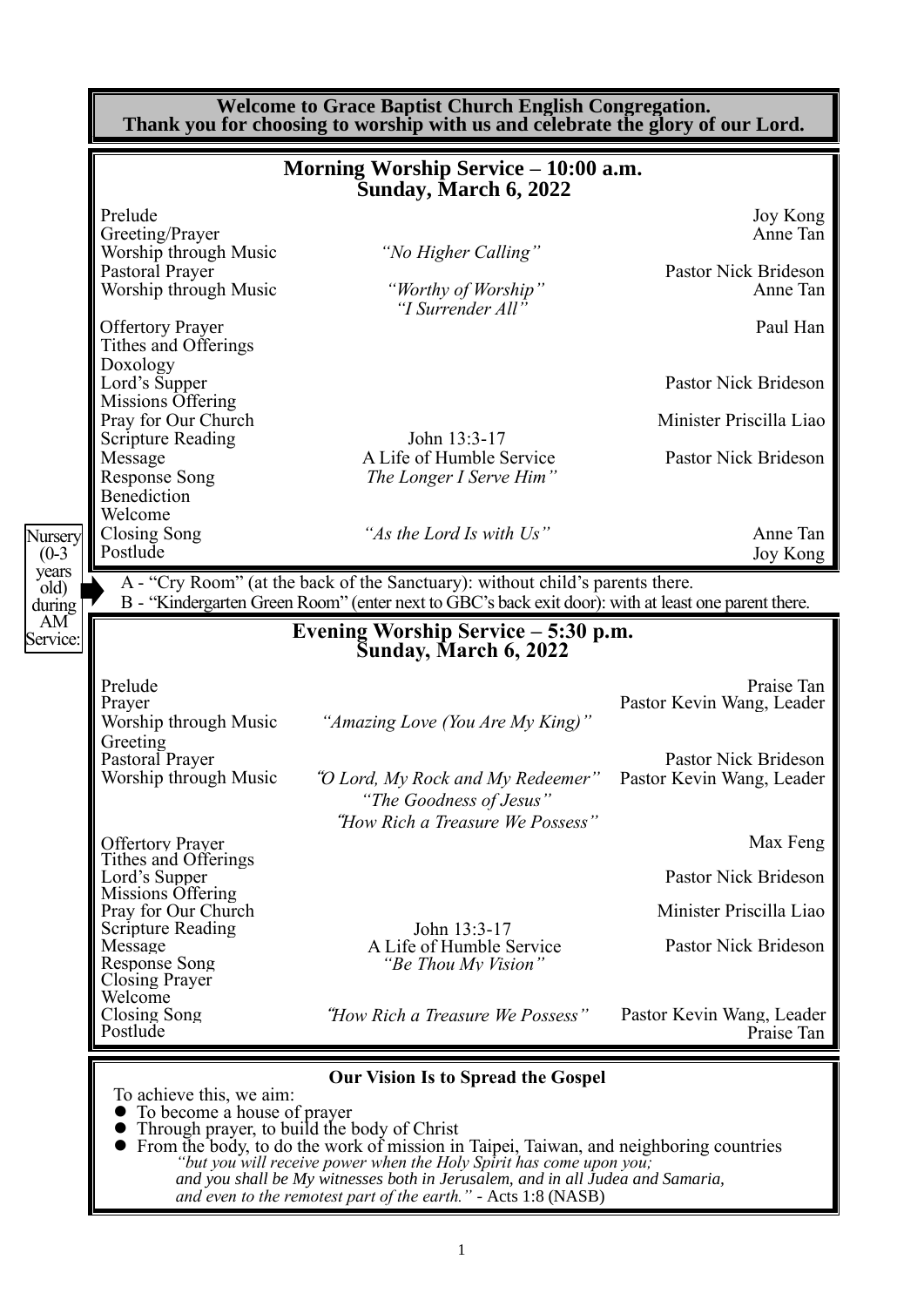## **Sermon Topic: A Life of Humble Service Scripture: John 13:3-17**

#### **Speaker: Pastor Nick Brideson March 6, 2022**

#### **Scripture: John 13:3-17 (NASB)**

**3** Jesus, knowing that the Father had given all things into His hands, and that He had come forth from God and was going back to God, **<sup>4</sup>** got up from supper, and laid aside His garments; and taking a towel, He girded Himself. **<sup>5</sup>** Then He poured water into the basin, and began to wash the disciples' feet and to wipe them with the towel with which He was girded. **<sup>6</sup>** So He came to Simon Peter. He said to Him, "Lord, do You wash my feet?" **<sup>7</sup>** Jesus answered and said to him, "What I do you do not realize now, but you will understand hereafter." **<sup>8</sup>** Peter said to Him, "Never shall You wash my feet!" Jesus answered him, "If I do not wash you, you have no part with Me." **<sup>9</sup>** Simon Peter said to Him, "Lord, then wash not only my feet, but also my hands and my head." **<sup>10</sup>** Jesus said to him, "He who has bathed needs only to wash his feet, but is completely clean; and you are clean, but not all of you." **<sup>11</sup>** For He knew the one who was betraying Him; for this reason He said, "Not all of you are clean."

<sup>12</sup> So when He had washed their feet, and taken His garments and reclined at the table again, He said to them, "Do you know what I have done to you? **<sup>13</sup>** "You call Me Teacher and Lord; and you are right, for so I am. **<sup>14</sup>** "If I then, the Lord and the Teacher, washed your feet, you also ought to wash one another's feet. **<sup>15</sup>** "For I gave you an example that you also should do as I did to you. **<sup>16</sup>** "Truly, truly, I say to you, a slave is not greater than his master, nor is one who is sent greater than the one who sent him. <sup>17</sup> "If you know these things, you are blessed if you do them.

**Notes:**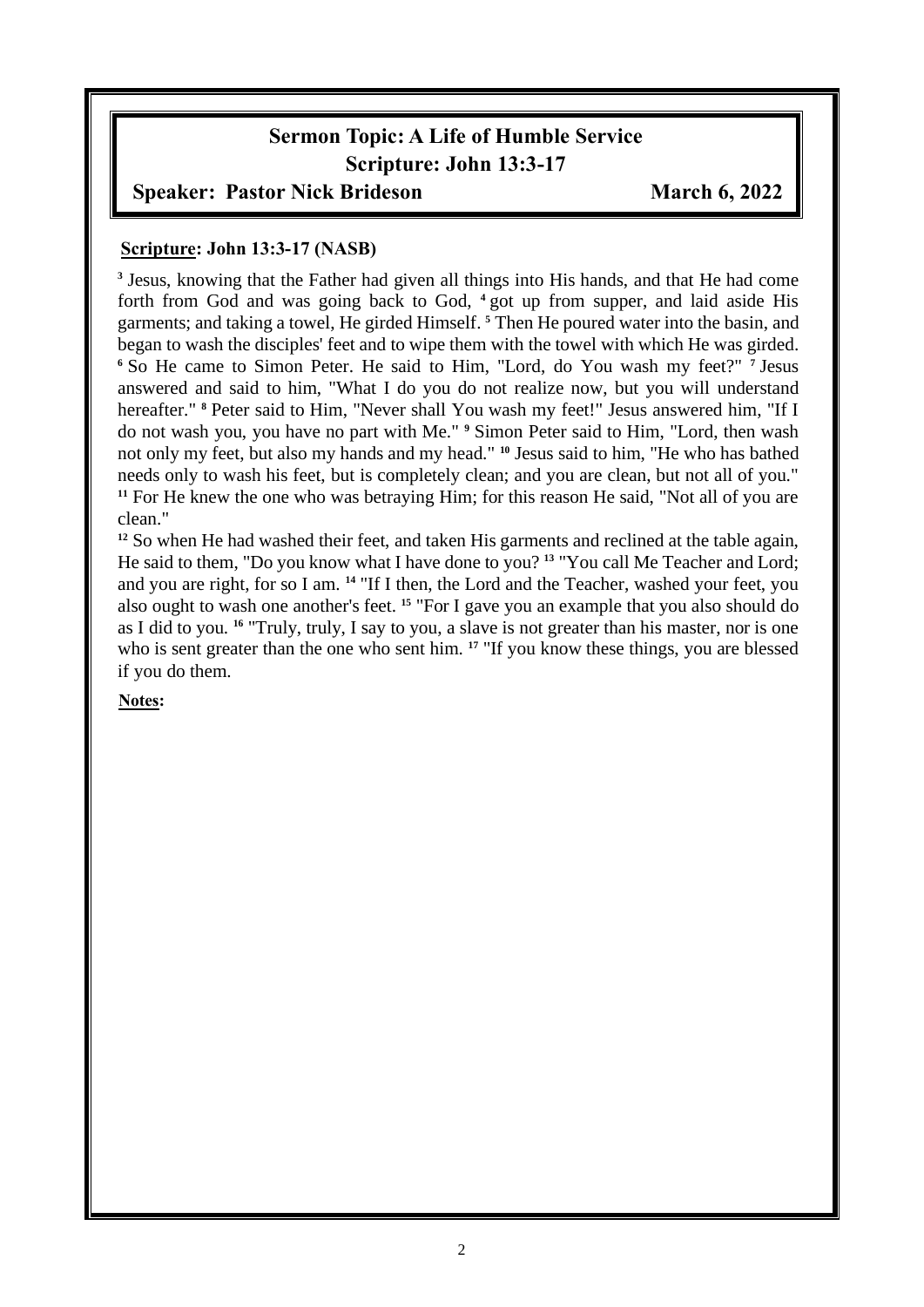## **Next Baptism: April 24**

The English Congregation will have its next Baptism Service from 5:30 to 7:00 p.m. on April 24 in the Sanctuary. If the Lord calls you to be baptized, please follow these steps to apply for baptism -- --

1. Attend the course "Christianity 101" - at 11:30 a.m. each Sunday in the Mount of Olives Room. It introduces the basics of Christianity as preparation for baptism. Anyone is welcome to attend, but candidates for baptism must complete this class before being baptized.



- 2. Attend a "New Members' Class"- a one-hour class that is currently held every 3 months. The next New Members' class is on Sunday, March 20, from 3 to 4 p.m. in Room 307.
- 3. Write a Testimony about 300-500 words (written)
- 4. Arrange an Interview 1 hour individual interview

Contact our secretary SueJenny if you need more information, at suejenny@gbc.org.tw.

#### **Child Dedication**

*"Children are a heritage from the LORD, offspring a reward from him.* (Psalm 127:3)



**NEW** 

The 2022 Child Dedication will be held during the Morning English Service on May 8. It is to dedicate children between the ages 0-6 years old. Deadline to register is **April 24**.

Any Christian family with at least one of the parents being a Christian and who has been regularly attending GBC is welcome to register and dedicate their child.

Please email SueJenny [\(suejenny@gbc.org.tw\)](mailto:suejenny@gbc.org.tw) to register with the following information: 1. Parents' names, cell phone number, email address. 2. Child's name, gender, date of birth.

The dedication signifies the parents' acknowledgement of their child as a gift from God and their role as a caretaker by God's grace. It also represents the parents' commitment to raising their child according to God's Word and His Way in a Christian home and a church family. Through the dedication, the parents, and the church family also pray for God's blessings to be showered upon the child and ask God to guide and guard the child's life.

## **Friday Night Concert: A Night Wondering to When Music Was First Loved**



The concert, 7:30 p.m. on March 11 in GBC Sanctuary, features double viola with the players Chiang Wan-Ting and Tseng Yi-Chia.

This is an excellent opportunity to invite nonbelieving friends to church. The introduction will be in Chinese. Admission is free! For more information on this concert please visit the GBC website.

#### **Indian Bible Study NEW Fellowship Group (IBSF)**

Starting March 6<sup>th</sup> (TODAY), Timothy and Deborah Meesala will resume their Indian small group Bible study (formerly YungHe Bible Study) in WanFu (next to GBC) each Sunday from 2:30 to 4:00 p.m. All (whether Indian or not) are very welcome to join.

To join, or for more information, please contact Timothy (yedukondaluster@gmail.com).

| <b>Epidemic Relief Application</b>                                                                                                                                                                            | <b>GBC General Announcements</b>                                                                                                                                                                                                                                                                                                                    |
|---------------------------------------------------------------------------------------------------------------------------------------------------------------------------------------------------------------|-----------------------------------------------------------------------------------------------------------------------------------------------------------------------------------------------------------------------------------------------------------------------------------------------------------------------------------------------------|
| - For GBC members (attending<br>GBC regularly) affected<br>financially by COVID situation.<br>- Successful applicants receive<br>NTD $20,000$ (while funds are<br>available).<br>- GBC will respond within 10 | <b>Entering GBC:</b> Put on a mask, disinfect hands, and<br>➤<br>check temperature<br>$\triangleright$ Join the online worship service if you –<br>- are sick or not feeling well<br>- currently in quarantine or in self-health management<br>$\triangleright$ Eating: Eating packed food in GBC is permissible but<br>avoid talking while eating. |
| days for each application.<br>- Please check our website to<br>apply.                                                                                                                                         | > Don't Reply to Fake Emails: If you receive an email claiming it was from GBC but the sender's address<br>doesn't have gbc.org.tw, please be careful not to reply<br>and advise others to be careful.                                                                                                                                              |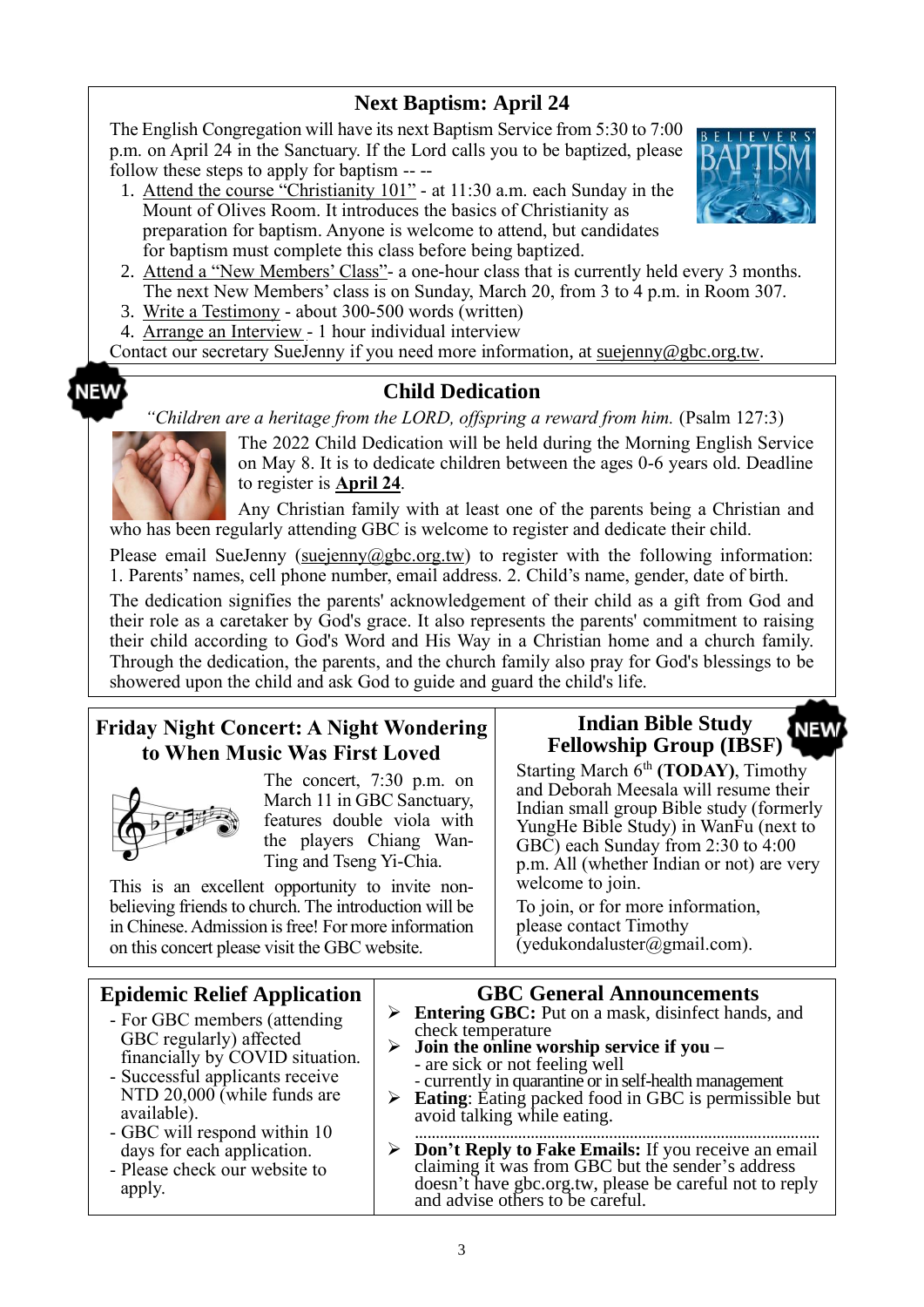# **Bible Studies for Life: Spring Season Starts TODAY**

Whether you are young or old, if you follow Jesus, you are a disciple. But the quality of your discipleship isn't measured by how well you can answer questions. Discipleship is about being transformed into the likeness of Jesus. And transformation starts in the Word. That's why Bible Studies for Life is carefully crafted to help kids, students, and adults purposefully become more like Jesus every day.

(Spring: 13 sessions on Sundays from March 6 to May 29)

Six Bible Studies for Life classes are available. Please check classroom information listed on page 6 and join one of the classes directly from TODAY.

## **Recruiting Taitung Mission Trip Team Members**

We are recruiting team members for the Taitung VBS Mission Trip. The trip will be held August 16-20, 2022. Team members will serve in four sites: Music Site, Mission Site, Bible Story Site, Crafts Site

### **Requirements for Applicants:**

- GBC members
- Able to teach in Chinese and English
- VBS experience is preferred, but not a must
- Able to attend all 5 training sessions

The application forms (with guidelines) are available at the bulletin stand on the 1st floor close to the elevator (next to the door leading to the deck). Please submit your completed application to the front desk or SueJenny before *March 27*.

# **2022 Vacation Bible School - Volunteers Needed**

*"Destination Dig - Unearthing the Truth about Jesus"* VBS camp: 9:00 a.m. – 12:00 noon from July 4 to 8 Family Day: July 9 (from 9:00 to 10:30 a.m. followed by Tea Time starting at 10:30 a.m.)

For children:  $2nd \sim 7th$  grade after the summer vacation this year

## **Volunteers Needed:**

Our planning/training meetings are March 20, April 17, May 15, June 5, June 26, and July 3 at 1:15 p.m. in Coleman Hall. If you would like to be a co-worker, please sign up at the meeting and join the future training meetings.

For more information, please contact VBS Director Sean Yuan at [gbcvbs@gbc.org.tw](mailto:gbcvbs@gbc.org.tw) or Minister Yalin Tseng at yalintseng@gbc.org.tw.

## **Chinese Bulletin Highlights** (Please read Chinese bulletin for details)

- ➢ **Sacred Music Training:** Various types of training in sacred music will be offered from March: basic music theory (taught by teacher Nien-Liang Lee 李念樑), vocal (taught by teachers June-Yi Lee 李俊儀 and Le Yang 楊磊), and piano (taught by teacher Mary Yang 楊美惠).
- ➢ **Rev. Chow Lien Hua Commemoration Seminar:** 9:30 a.m. to 4:00 p.m. on Saturday, March 19 in Coleman Hall
- ➢ **Prayer Warriors for Missionaries:** Brothers and sisters who have a heart to pray for GBC supported missionaries
- ➢ **GBC Commemoration Service:**

**Time/place:** 1:00 to 2:00 p.m. on Sunday, April 3, in the Sanctuary **Desription:** Held on Tomb Sweeping Day Sunday, this Service helps Christian to know about our future heavenly home. You may join the service directly. If you want the service to pray for your deceased family member(s), please register by following the Chinese bulletin instruction.





lissinn 't

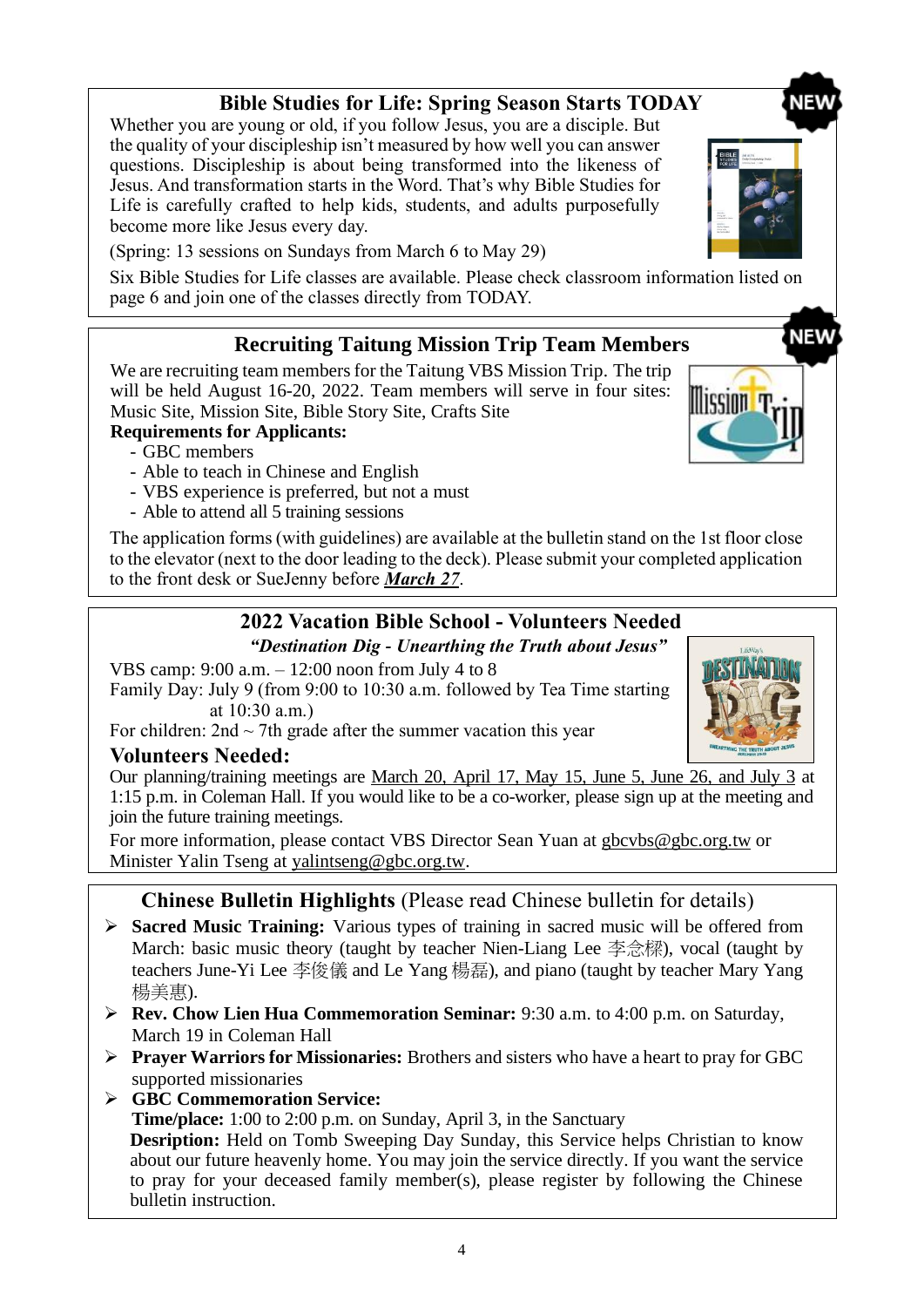## **Mabuhay Fellowship**



Today, March 6, at 2 p.m. in Basement Room B05, the Mabuhay Fellowship will have a prayer meeting. All Tagalogspeaking nationals are welcome.

The Mabuhay Fellowship comprises Filipinos aiming to share God's love and light through worship, prayer, Bible study, fellowship, gospel sharing, and other ministries.

## **Young Adults Fellowship**

Young Adults Fellowship is for young adults from the age of 20-35 to study God's Word and fellowship together. It



meets regularly on 1st and 3rd Saturdays from 4:30 to 6:00 p.m. in WanFu 22 (next to GBC building).

Contact Pastor Kevin Wang at  $k$ evin $@$ gbc.org.tw if you need more information.

|                                                                                                                                                                                                                                                                                                                                                                                                                                                                                                                                                       | <b>English Congregation Leaders</b>                                                                                                                                                                                                                                                                                                                                                                                                                                                |                                                                                                                                                                                                                                                                                                                                                                                                                                                                                                                                                                                                                                                                                                                                                                                                            |                                                                                                                                                                                                                                                                                                                                                                                                                                                                                                                                                                                                                                                                                                                                                                                |
|-------------------------------------------------------------------------------------------------------------------------------------------------------------------------------------------------------------------------------------------------------------------------------------------------------------------------------------------------------------------------------------------------------------------------------------------------------------------------------------------------------------------------------------------------------|------------------------------------------------------------------------------------------------------------------------------------------------------------------------------------------------------------------------------------------------------------------------------------------------------------------------------------------------------------------------------------------------------------------------------------------------------------------------------------|------------------------------------------------------------------------------------------------------------------------------------------------------------------------------------------------------------------------------------------------------------------------------------------------------------------------------------------------------------------------------------------------------------------------------------------------------------------------------------------------------------------------------------------------------------------------------------------------------------------------------------------------------------------------------------------------------------------------------------------------------------------------------------------------------------|--------------------------------------------------------------------------------------------------------------------------------------------------------------------------------------------------------------------------------------------------------------------------------------------------------------------------------------------------------------------------------------------------------------------------------------------------------------------------------------------------------------------------------------------------------------------------------------------------------------------------------------------------------------------------------------------------------------------------------------------------------------------------------|
|                                                                                                                                                                                                                                                                                                                                                                                                                                                                                                                                                       | English Leading Pastor: Nick Brideson                                                                                                                                                                                                                                                                                                                                                                                                                                              |                                                                                                                                                                                                                                                                                                                                                                                                                                                                                                                                                                                                                                                                                                                                                                                                            |                                                                                                                                                                                                                                                                                                                                                                                                                                                                                                                                                                                                                                                                                                                                                                                |
|                                                                                                                                                                                                                                                                                                                                                                                                                                                                                                                                                       | <b>Pastor Nick Brideson</b>                                                                                                                                                                                                                                                                                                                                                                                                                                                        | Minister Priscilla Liao                                                                                                                                                                                                                                                                                                                                                                                                                                                                                                                                                                                                                                                                                                                                                                                    | Pastor Kevin Wang                                                                                                                                                                                                                                                                                                                                                                                                                                                                                                                                                                                                                                                                                                                                                              |
| <b>Adult Education</b><br>Nick Brideson<br>nick@gbc.org.tw<br><b>Foreign Mission:</b><br>- Medical/Dental Team<br>Armand Lim<br>rmanlim@yahoo.com<br>- Leadership Training<br>Nick Brideson<br>$nick(\theta)$ gbc.org.tw<br><b>Orphanage Ministry</b><br>Julie Chen<br>yuling0914@gmail.com<br><b>Mabuhay Fellowship</b><br>Ava Zamora<br>avazam@yahoo.com<br><b>Small Groups</b><br>- Ethiopian Students<br>- Salt $\&$ Light<br>- NTU Conversation<br>- Thursday Night Bible Study<br><b>Indian Bible Study Fellowship</b><br>- HsinChu Bible Study | <b>Morning Greeters</b><br>Arjun Puvvala<br>nagarjuna123iict@gmail.com<br>Alltrin Dhana Raja Gopal<br>alltrin.chim99@gmail.com<br><b>Morning Fellowship Tea</b><br>Yuri Shih<br>yuchen phone@hotmail.com<br><b>Evening Greeters</b><br>Vicky Kuo<br>asiaglobe999@gmail.com<br><b>Evening Fellowship Tea/</b><br><b>Baptism Celebration Fellowship</b><br>Michelle Cheng<br>yealincheng@yahoo.com<br><b>Baptism Support</b><br>Michael Dellinger<br>michaeleldondellinger@gmail.com | <b>Cry Room Children's Care</b><br>Joanne Pan<br>f65027.tw@yahoo.com.tw<br>Preschool<br>Joanna Peng<br>Joanna $1285$ @gmail.com<br><b>AWANA Spark Group</b><br>Crystal Turner<br>elisayeh@yahoo.com<br><b>AWANA T&amp;T Group</b><br>Ming Lai<br>minglai88@gmail.com<br><b>Prayer Ministry</b><br>Priscilla Liao<br>priscilla@gbc.org.tw<br><b>Hospital Visitation</b><br>Amanda Lou<br>lou.amanda@gmail.com<br><b>Celebrate Recovery</b><br>Priscilla Liao<br>$priscilla(\partial gbc.org.tw)$<br><b>Taiwan Mission:</b><br>- TaiTung Team<br>Cherrie Gow Lim<br>cvgow@yahoo.com<br><b>Foreign Mission:</b><br>- VBS Team<br>Priscilla Liao<br>$priscilla(\partial gbc.org.tw)$<br><b>Small Groups</b><br><b>Parenting Group</b><br>- Sisters Group<br><b>NanGang Group</b><br><b>Hospital Visitation</b> | <b>Green Room Children's Care</b><br>Pastor Kevin Wang<br>kevin@gbc.org.tw<br><b>Morning Music Worship</b><br>Cherrie Gow Lim<br>cvgow@yahoo.com<br><b>Morning Multimedia</b><br>Vicky Lin<br>gbcmorningmedia@gmail.com<br><b>Adult Choir</b><br><b>Hand Bell Choir</b><br>Juliet Jao<br>lenyinjao@gmail.com<br><b>Hallel Singers</b><br>Cherrie Gow Lim<br>cvgow@yahoo.com<br><b>Evening Music Team</b><br>Alex Chen<br>gbceworshipteam@gmail.com<br><b>Evening Multimedia</b><br>Grant Burgess<br>grantburgess@live.co.za<br><b>Trinity Youth</b><br>(Grades $7$ to $12$ )<br>Kevin Wang<br>$k$ evin $@$ gbc.org.tw<br><b>Young Adults Fellowship</b><br>Kevin Wang<br>$k$ evin $@$ gbc.org.tw<br><b>Small Groups</b><br>- International Students Group<br>- Crown of Beauty |
| <b>Secretarial staff</b>                                                                                                                                                                                                                                                                                                                                                                                                                                                                                                                              |                                                                                                                                                                                                                                                                                                                                                                                                                                                                                    | Deacon                                                                                                                                                                                                                                                                                                                                                                                                                                                                                                                                                                                                                                                                                                                                                                                                     | <b>Alternate Deacon</b>                                                                                                                                                                                                                                                                                                                                                                                                                                                                                                                                                                                                                                                                                                                                                        |
| SueJenny Hsu<br>suejenny@gbc.org.tw                                                                                                                                                                                                                                                                                                                                                                                                                                                                                                                   | Stella Chen (part-time)<br>stella@gbc.org.tw                                                                                                                                                                                                                                                                                                                                                                                                                                       | Yuri Shih<br>yuchen phone@hotmail.com                                                                                                                                                                                                                                                                                                                                                                                                                                                                                                                                                                                                                                                                                                                                                                      | <b>Timothy Meesala</b><br>yedukondaluster@gmail.com                                                                                                                                                                                                                                                                                                                                                                                                                                                                                                                                                                                                                                                                                                                            |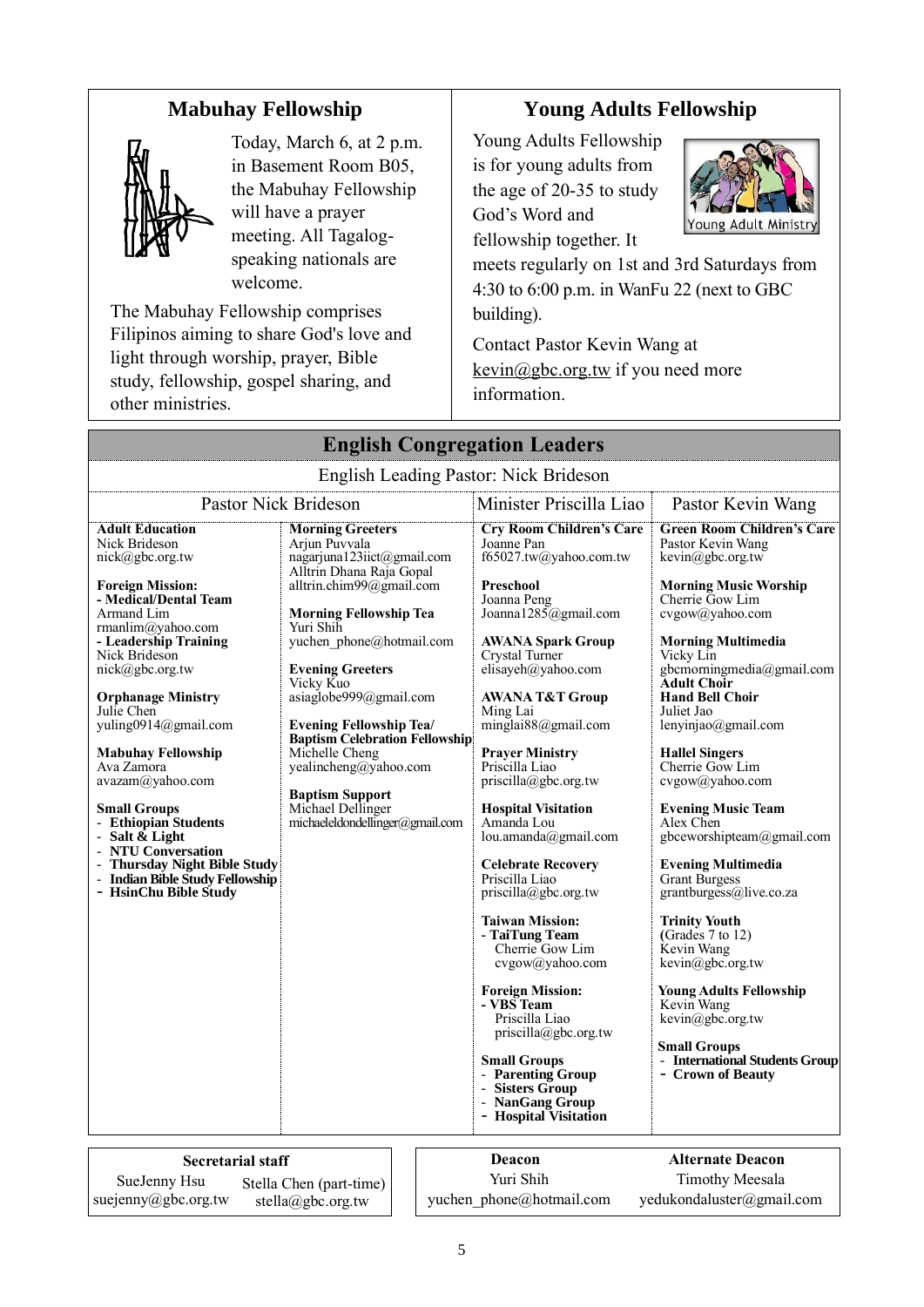|                                           | $\star\star$ Sunday School Information - Join the class directly $\star\star$                                                                                 |                                                                                                                             |
|-------------------------------------------|---------------------------------------------------------------------------------------------------------------------------------------------------------------|-----------------------------------------------------------------------------------------------------------------------------|
| <b>Class</b>                              |                                                                                                                                                               | Time & Room                                                                                                                 |
| <b>Beginning Christian Life</b>           |                                                                                                                                                               |                                                                                                                             |
| $Alpha$ – new and non-Christians          | $11:30$ a.m.                                                                                                                                                  | Calvary Room                                                                                                                |
| Christianity 101 - required for baptism   | 11:30 a.m.                                                                                                                                                    | <b>Mount of Olives</b>                                                                                                      |
| <b>Maturing Christians</b>                |                                                                                                                                                               |                                                                                                                             |
| <b>Bible Studies for Life</b>             | <b>Physical Classes:</b><br>$11:30$ a.m. classes:<br>- Room B04<br>- Room B05<br>- WanFu 22 A<br>- WanFu $22 \text{ C}$<br>$2:30$ p.m. class:<br>$-$ Room 305 | <b>Online Classes:</b><br>$9:00$ a.m.<br>$4:00$ p.m.<br>Contact SueJenny for<br>meeting information:<br>suejenny@gbc.org.tw |
| <b>Developing Leaders</b>                 |                                                                                                                                                               |                                                                                                                             |
| <b>Bible Interpretation</b>               | $2:00 - 3:15$ p.m.                                                                                                                                            | Room 402                                                                                                                    |
| <b>Youth: Grade 7 and above</b>           |                                                                                                                                                               |                                                                                                                             |
| <b>Bible Studies for Life</b>             | $11:45$ a.m. $-12:45$ p.m.                                                                                                                                    | Room 405                                                                                                                    |
| <b>Children</b>                           |                                                                                                                                                               |                                                                                                                             |
| Nursery - Age 3 and under                 | $9:50$ a.m. $-11:15$ a.m.                                                                                                                                     | Kindergarten Green Room                                                                                                     |
| Preschool - Age 3 to 5                    | $11:40$ a.m. $-12:40$ p.m.                                                                                                                                    | Room 403                                                                                                                    |
| AWANA - Kindergarten $(\pm 1)$ to Grade 6 | $11:20$ a.m. $-12:50$ p.m.                                                                                                                                    | Rooms 401/404                                                                                                               |

|                                       | $\star \star$ Fellowships – Join a fellowship directly $\star \star$ |            |
|---------------------------------------|----------------------------------------------------------------------|------------|
| Fellowship                            | Time                                                                 | Location   |
| Mabuhay                               | Sundays 2:00 - 4:00 p.m.                                             | <b>B05</b> |
| Young Adults $(20 - 35 \text{ y.o.})$ | $1^{\text{st}}$ & $3^{\text{rd}}$ Saturdays 4:30 - 6:00 p.m.         | WanFu 22   |

| $\star \star$ Small Groups – Contact the leader to join $\star \star$ |                                                                                                                                              |                                                           |                                                           |
|-----------------------------------------------------------------------|----------------------------------------------------------------------------------------------------------------------------------------------|-----------------------------------------------------------|-----------------------------------------------------------|
| Type                                                                  | <b>Name</b>                                                                                                                                  | Day/Time                                                  | <b>Location/Contact Emails</b>                            |
| <b>Students</b>                                                       | NTU Friday English<br><b>Conversation Group</b>                                                                                              | Friday<br>$12:20 - 1:10 \text{ pm}$                       | <b>NTU</b><br>On break<br>roytreur@gmail.com              |
|                                                                       | <b>International Students Group</b>                                                                                                          | Friday<br>$7:30 - 9:00 \text{ pm}$                        | WanFu 22A<br>cesaledro57@gmail.com                        |
| Language/<br>Nationality                                              | <b>Ethiopian Students Group</b>                                                                                                              | Sunday<br>$7:00 - 9:00$ pm                                | Room 307<br>$abex98$ @gmail.com                           |
| Parenting                                                             | Parenting Group                                                                                                                              | $2nd$ & 4 <sup>th</sup> Sunday<br>$11:30$ am - $12:30$ pm | GBC Room 402<br>rod syverson@hotmail.com                  |
| Women                                                                 | Sisters Group (Online)                                                                                                                       | Thursday<br>$7:30 - 9:00$ pm                              | joeym.vanderwerf@gmail.com                                |
|                                                                       | Salt & Light                                                                                                                                 | Sunday<br>$1:30 - 3:00$ pm                                | <b>GBC Mount of Olives Room</b><br>123456789nc@gmail.com  |
|                                                                       | Crown of Beauty                                                                                                                              | Saturday<br>$2:00 - 4:00$ pm                              | <b>GBC Mount of Olives Room</b><br>clemence4261@gmail.com |
| General                                                               | Thursday Night Bible<br>Study Group (Online)                                                                                                 | Thursday<br>$7:30 - 9:00$ pm                              | GBC Room 301<br>rod syverson@hotmail.com                  |
|                                                                       | Indian Bible Study<br>Fellowship Group                                                                                                       | Sunday<br>$2:30 - 4:00$ p.m.                              | WanFu<br>yedukondaluster@gmail.com                        |
|                                                                       | HsinChu Bible Study Group                                                                                                                    | Friday<br>$7:30 - 8:45$ pm                                | HsinChu<br>rmanlim@yahoo.com                              |
| Ministry                                                              | <b>Hospital Visitation Group</b>                                                                                                             | Thursday<br>$1:30 - 2:30$ pm                              | Near GBC<br>On break<br>lou.amanda@gmail.com              |
|                                                                       | Due to the COVID-19 situation, not all the small groups have been opened.<br>To join or for information, contact the teacher by email above. |                                                           |                                                           |